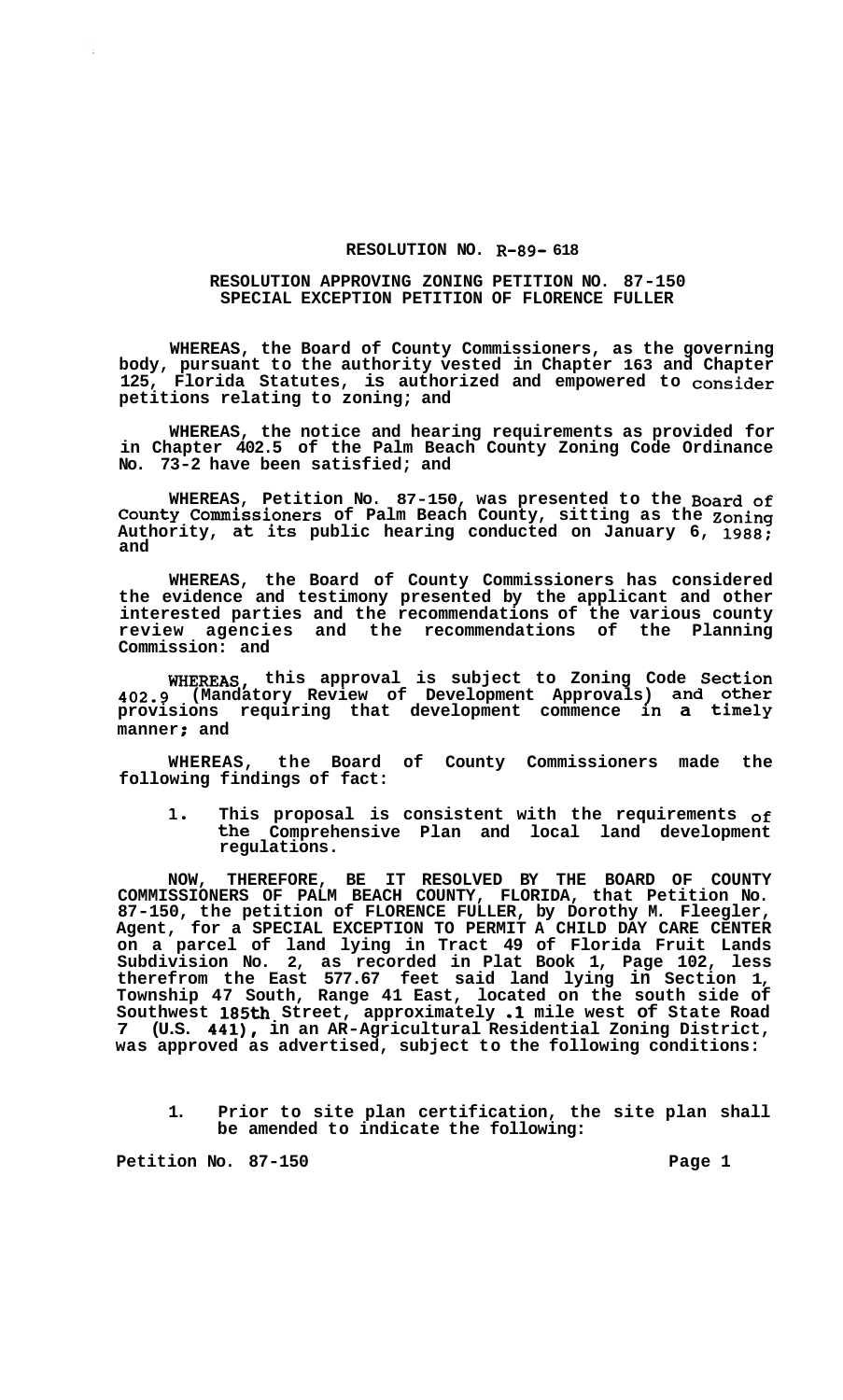- **a. Required minimum access dimensions of twenty-five (25) feet.**
- **b. Required paving markings for parking stalls and vehicular circulation on site.**
- **C. Adequate drop off area and stacking dimensions.**
- **d. Required number of trees along the right-of-way.**
- **e. One (1) of three (3) alternative perimeter landscape strips adjacent to existing residential lots.**
- **f. Required minimum usable floor area.**
- **g-. Required six (6) foot fence surrounding the play area.**
- **h. Elimination of the 15 foot road located east of the proposed structure.**
- **i. Ultimate right-of-way for S. W. 185th Street.**
- **j-Total student and staff population in the tabular data.**
- **k. Ultimate building square footage for all phases.**
- **1. Student age breakdown and total play area required per each age group.**
- **m. Size and location of all proposed buildings, parking, and play area, including future development to include all phases of development.**
- **n. Development phase lines.**
- **2. The centerline of the circular driveway shall be realigned perpendicular to the centerline of S. W. 185th Street.**
- **3. The developer shall relocate all proposed improvements a minimum of 50 feet to the west to stay clear of the full distance of the adjacent sites 150 foot antenna.**
- **4. Since sewer service is available to the property, septic tank shall not be approved for use on said property.**
- **5. Since water service is available to the property, a potable water well shall not be approved for use on said property.**

**Petition No. 87-150 Page 2 Page 2** 

 $\sim 10$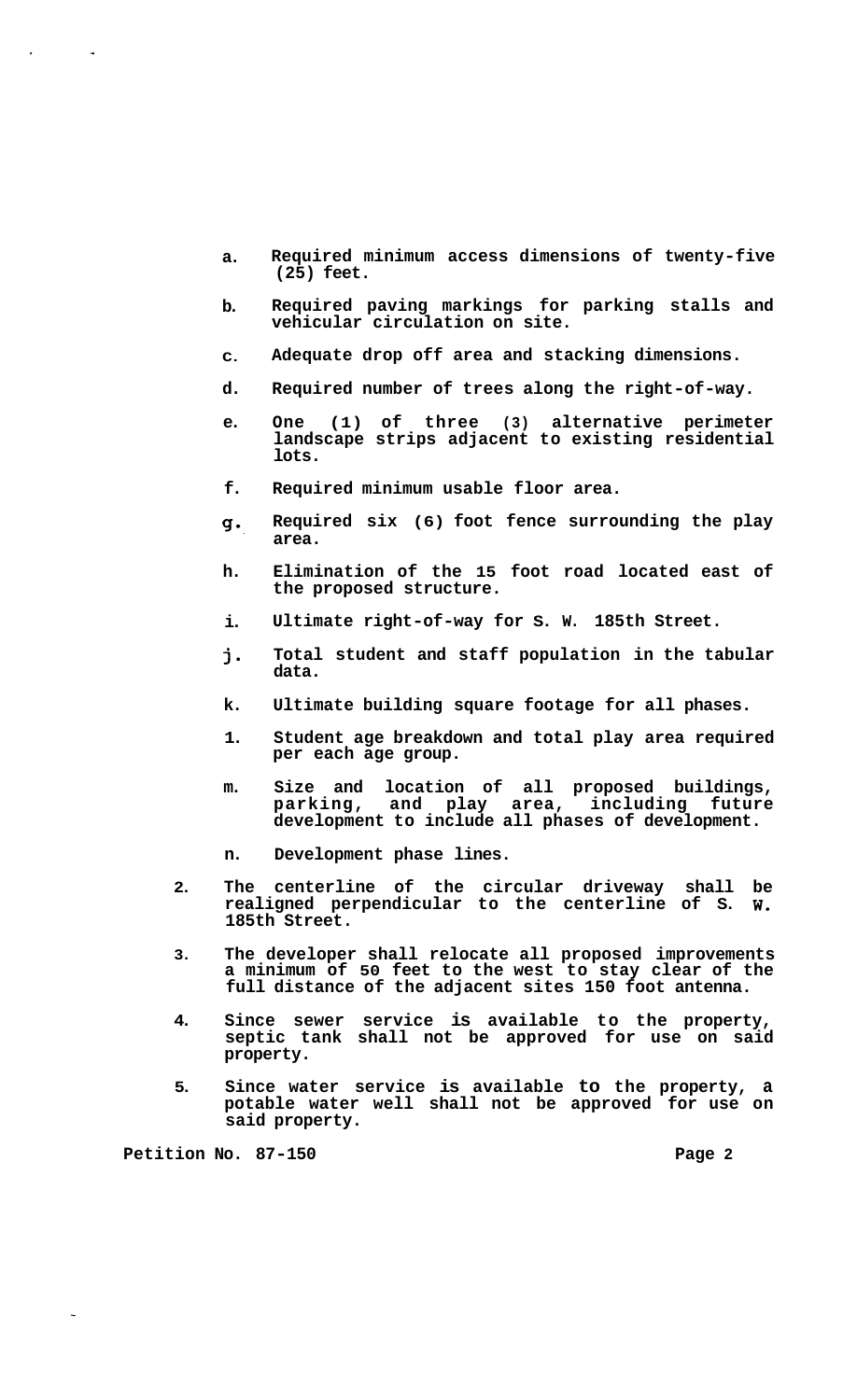- **6. In order to comply with the mandatory traffic performance standards this development shall be restricted to no more than 30 students.**
- **7. The developer shall retain the stormwater runoff in accordance with all applicable agency requirements in effect at the time of the permit application. However, at a minimum, this development shall retain onsite three (3) inches of the stormwater runoff generated by a three (3) year-one (1) hour storm as required by the Permit Section, Land Development Division. The drainage system shall be maintained in an acceptable condition as approved by the County Engineer. In the event that the drainage system is not adequately maintained as determined by the County Engineer, this matter will be referred to the Code Enforcement Board for enforcement.**
- **8. The property owner shall construct:** 
	- **a) left turn lane, south approach on State Road 7 at 185th Street South;**
	- **b) paved access to the site including drainage (minimum 2-10 foot travel lanes local street standards)**

**all concurrent with onsite paving and drainage improvements.** 

- **9. The property owner shall pay a Fair Share Fee in the amount and manner required by the "Fair Share Contribution for Road Improvements Ordinancen as it presently exists or as it may from time to time be amended. The Fair Share Fee for this project presently is \$78.00 per student.**
- **10. In addition, the petitioner shall contribute the amount of fees as established in Article V, Section 3 (Insignificant Project Standard) of the Traffic Performance Code and the Fair Share Contribution For Road Improvements Ordinance, as it presently exists, or as it may from time to time be amended. The total funds shall be paid prior to the issuance of the first building permit.**

**Petition No. 87-150 Page 3**